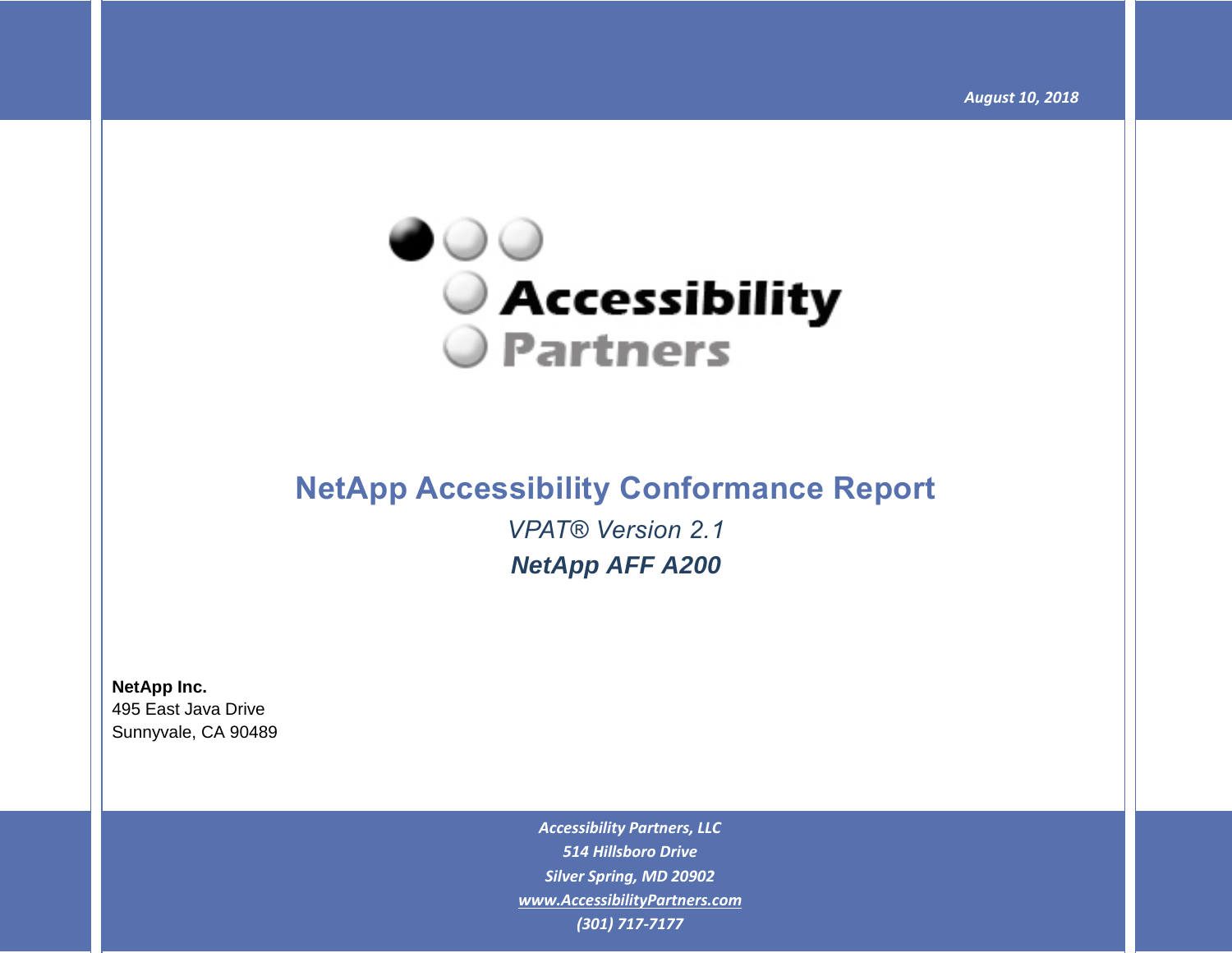## **Name of Product/Version**

**Name of Product:** NetApp AFF A200

# **Product Description**

Product is storage hardware.

## **Notes**

This Voluntary Product Accessibility Template (VPAT) provides guidance on the accessibility characteristics of **NetApp AFF A200** as of **August 10, 2018** and is only valid for the version and date it was tested.

# **Evaluation Methods Used**

Hardware was evaluated against Section 508 requirements by manually checking dimensions, control operation and tactilely discernible, visual inspection of identification markings such as labels and display screens, and conformation by NetApp engineers for warnings and error notifications.

# **Applicable Standards/Guidelines**

This report covers the degree of conformance for the following accessibility standard/guidelines:

| <b>Standard/Guideline</b>                                                            | <b>Included In Report</b> |  |
|--------------------------------------------------------------------------------------|---------------------------|--|
| Web Content Accessibility Guidelines 2.0, at http://www.w3.org/TR/2008/REC-          | No.                       |  |
| WCAG20-20081211/                                                                     |                           |  |
| Revised Section 508 standards as published by the U.S. Access Board in the Federal   |                           |  |
| Register on January 18, 2017                                                         | <b>Yes</b>                |  |
| Corrections to the ICT Final Rule as published by the US Access Board in the Federal |                           |  |
| Register on January 22, 2018                                                         |                           |  |
| EN 301 549 Accessibility requirements suitable for public procurement of ICT         |                           |  |
| products and services in Europe, at http://mandate376.standards.eu/standard          | No.                       |  |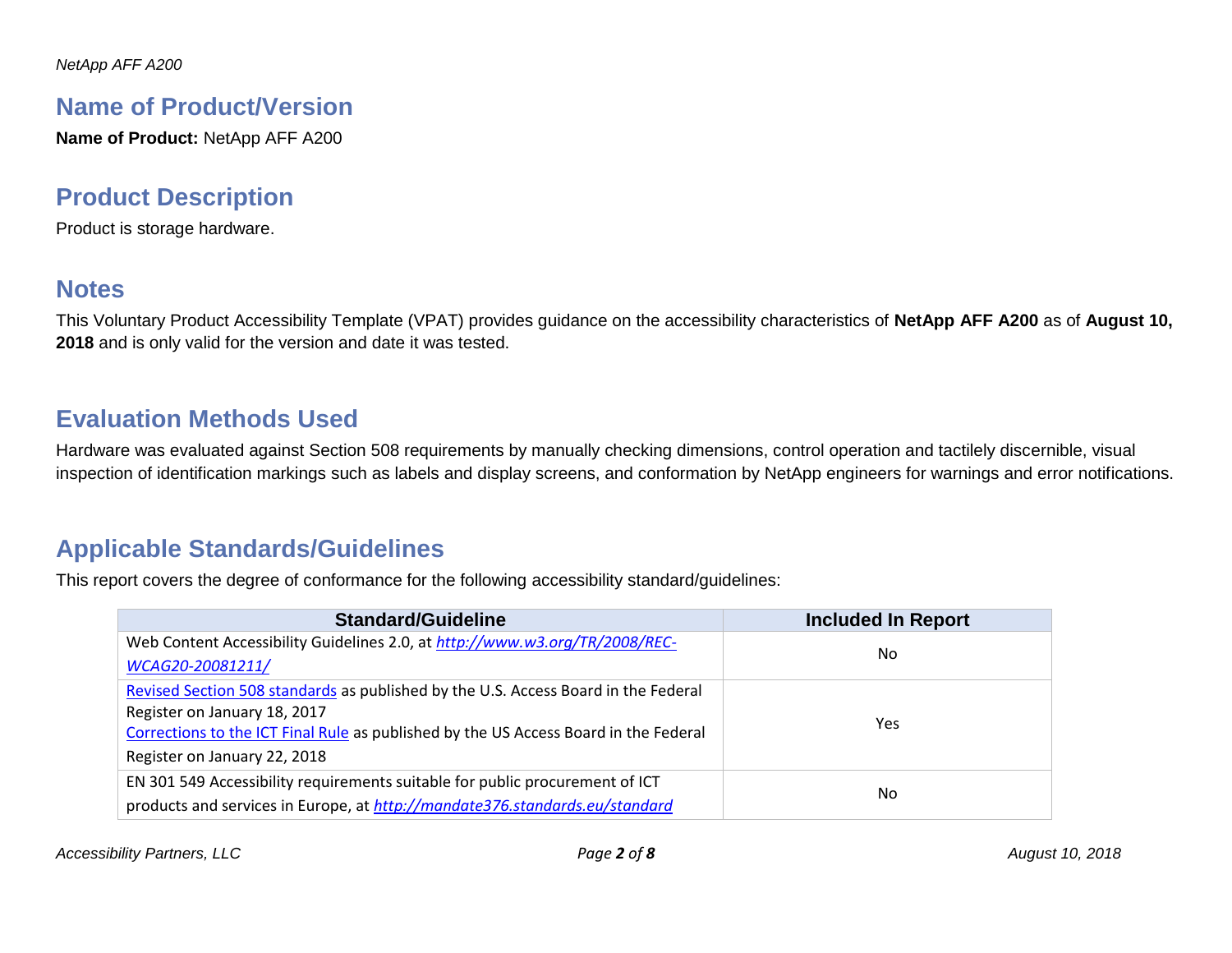#### **Terms**

The terms used in the Conformance Level information are defined as follows:

- **Supports**: The functionality of the product has at least one method that meets the criterion without known defects or meets with equivalent facilitation.
- **Supports with Exceptions**: Some functionality of the product does not meet the criterion.
- **Does Not Support**: The majority of product functionality does not meet the criterion.
- **Not Applicable**: The criterion is not relevant to the product.
- **Not Evaluated**: The product has not been evaluated against the criterion. This can be used only in WCAG 2.0 Level AAA.

# **2017 Section 508 Report**

#### **Chapter 3: Functional Performance Criteria (FPC)**

| <b>Criteria</b>                   | <b>Conformance Level</b> | <b>Remarks and Explanations</b>                                                                                                                      |
|-----------------------------------|--------------------------|------------------------------------------------------------------------------------------------------------------------------------------------------|
| 302.1 Without Vision              | Supports                 | The product may be operated without vision. Status<br>information is available through the management software<br>such as OnCommand Systems Manager. |
| 302.2 With Limited Vision         | <b>Supports</b>          | The product may be operated without vision and does not<br>require visual acuity greater than 20/70.                                                 |
| 302.3 Without Perception of Color | Supports                 | Color coding is not the sole means of conveying<br>information.                                                                                      |
| 302.4 Without Hearing             | Supports                 | Does not require user hearing to operate or for<br>information retrieval.                                                                            |
| 302.5 With Limited Hearing        | Supports                 | Does not require user hearing to operate or for<br>information retrieval.                                                                            |
| 302.6 Without Speech              | Supports                 | User speech is not required for operations.                                                                                                          |
| 302.7 With Limited Manipulation   | Supports                 | Operation and information retrieval does not require fine<br>motor control and simultaneous actions.                                                 |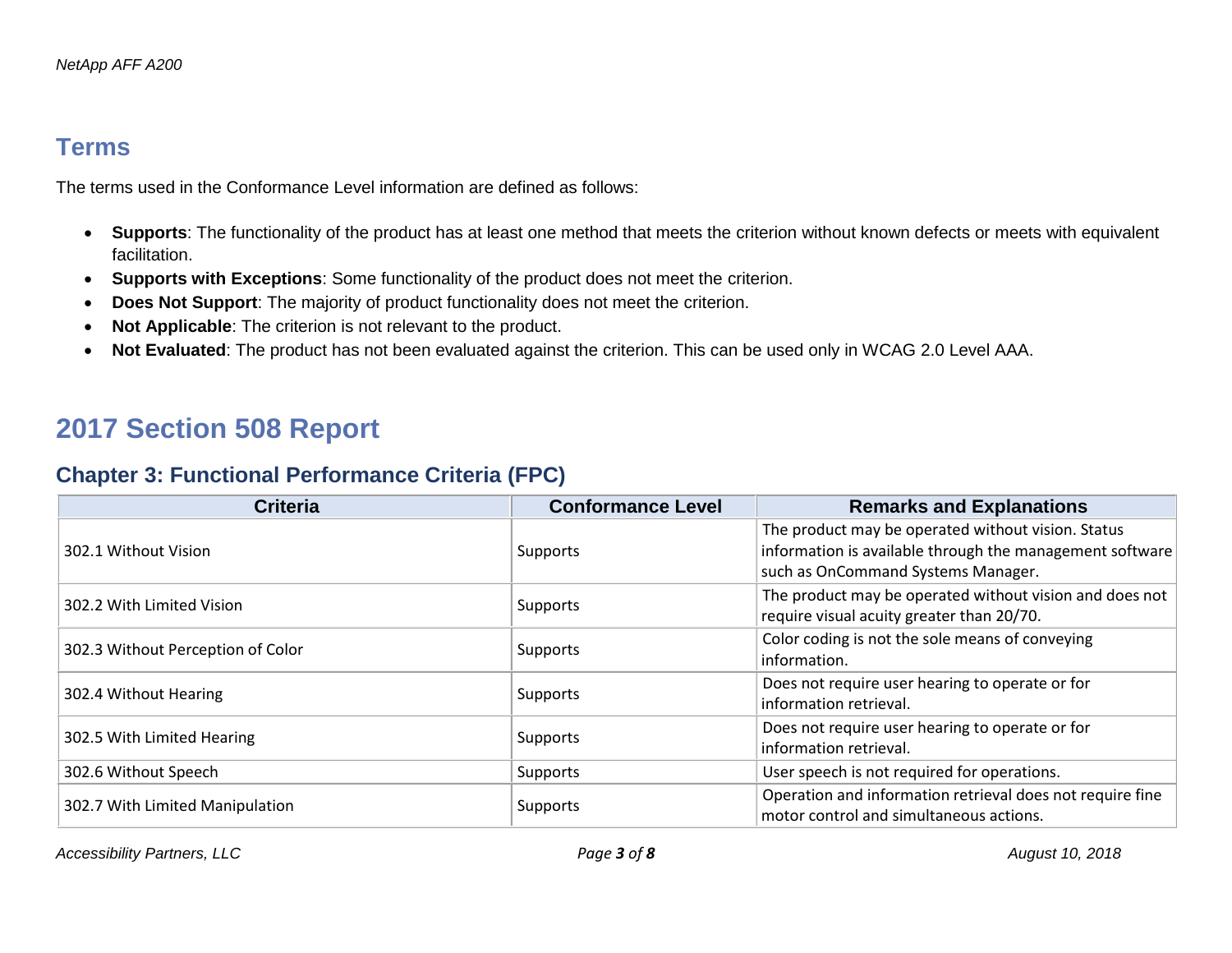| Criteria                                                       | <b>Conformance Level</b> | <b>Remarks and Explanations</b>                                                                      |
|----------------------------------------------------------------|--------------------------|------------------------------------------------------------------------------------------------------|
| 302.8 With Limited Reach and Strength                          | Supports                 | Operation and information retrieval does not require fine<br>motor control and simultaneous actions. |
| 302.9 With Limited Language, Cognitive, and Learning Abilities | ' Supports               |                                                                                                      |

# **Chapter 4: Hardware**

| <b>Criteria</b>                                            | <b>Conformance Level</b>            | <b>Remarks and Explanations</b>                                            |
|------------------------------------------------------------|-------------------------------------|----------------------------------------------------------------------------|
| 402 Closed Functionality                                   | Heading cell - no response required | Heading cell - no response required                                        |
| 402.1 General                                              | Heading cell - no response required | Heading cell - no response required                                        |
| 402.2 Speech-Output Enabled                                | Heading cell - no response required | Heading cell - no response required                                        |
| 402.2.1 Information Displayed On-Screen                    | Not Applicable                      | Product does not have a display screen.                                    |
| 402.2.2 Transactional Outputs                              | Not Applicable                      | Speech output is not supported.                                            |
| 402.2.3 Speech Delivery Type and Coordination              | Not Applicable                      | Speech output is not supported.                                            |
| 402.2.4 User Control                                       | Not Applicable                      | Speech output is not supported.                                            |
| 402.2.5 Braille Instructions                               | Not Applicable                      | Speech output is not supported.                                            |
| <b>402.3 Volume</b>                                        | Heading cell - no response required | Heading cell - no response required                                        |
| 402.3.1 Private Listening                                  | Not Applicable                      | Speech output is not supported.                                            |
| 402.3.2 Non-private Listening                              | Not Applicable                      | Speech output is not supported.                                            |
| 402.4 Characters on Display Screens                        | Not Applicable                      | Product does not have a display screen.                                    |
| 402.5 Characters on Variable Message Signs                 | Not Applicable                      | Product does not use variable message<br>signs.                            |
| <b>403 Biometrics</b>                                      | Heading cell - no response required | Heading cell - no response required                                        |
| 403.1 General                                              | Not Applicable                      | Biometrics are not used.                                                   |
| 404 Preservation of Information Provided for Accessibility | Heading cell - no response required | Heading cell - no response required                                        |
| 404.1 General                                              | Supports                            | Storage hardware does not modify the<br>data that is stored and retrieved. |
| <b>405 Privacy</b>                                         | Heading cell - no response required | Heading cell - no response required                                        |
| 405.1 General                                              | Not Applicable                      | Product does not use speech output.                                        |
| <b>406 Standard Connections</b>                            | Heading cell - no response required | Heading cell - no response required                                        |
| 406.1 General                                              | Supports                            | NetApp uses publicly available industry<br>standard ports and connectors.  |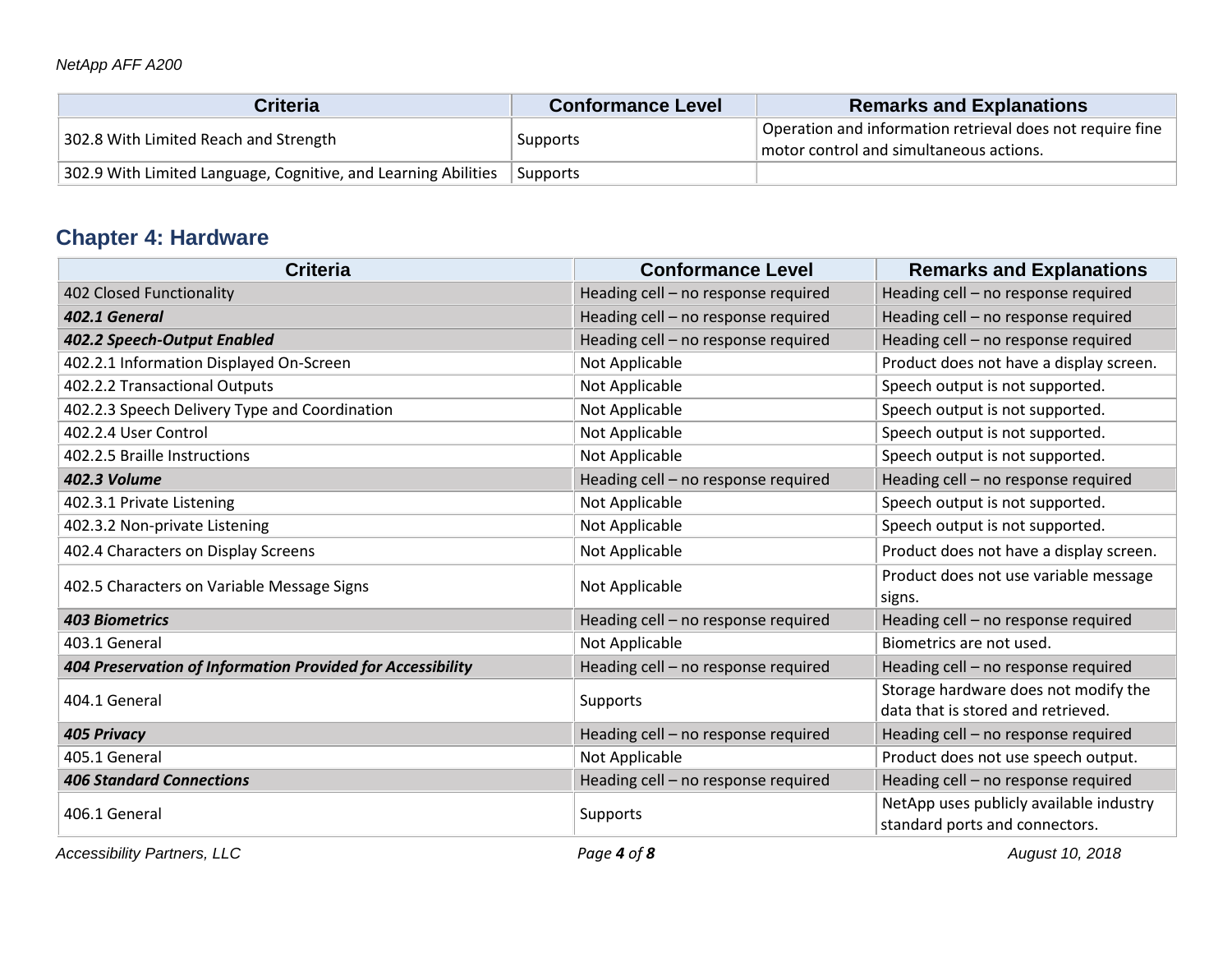| <b>Criteria</b>                            | <b>Conformance Level</b>            | <b>Remarks and Explanations</b>                                                                                                                                                                                                                                                                                    |
|--------------------------------------------|-------------------------------------|--------------------------------------------------------------------------------------------------------------------------------------------------------------------------------------------------------------------------------------------------------------------------------------------------------------------|
| <b>407 Operable Parts</b>                  | Heading cell - no response required | Heading cell - no response required                                                                                                                                                                                                                                                                                |
| 407.2 Contrast                             | Supports                            | White text on black background, or the<br>inverse, is used.                                                                                                                                                                                                                                                        |
| 407.3 Input Controls                       | Heading cell - no response required | Heading cell - no response required                                                                                                                                                                                                                                                                                |
| 407.3.1 Tactilely Discernible              | Supports                            | Product has mechanically operated<br>controls or keys that comply with the<br>following: Controls and Keys shall be<br>tactilely discernible without activating the<br>controls or keys.                                                                                                                           |
| 407.3.2 Alphabetic Keys                    | Not Applicable                      |                                                                                                                                                                                                                                                                                                                    |
| 407.3.3 Numeric Keys                       | Not Applicable                      |                                                                                                                                                                                                                                                                                                                    |
| 407.4 Key Repeat                           | Not Applicable                      | Product does not support key repeat<br>functionality.                                                                                                                                                                                                                                                              |
| 407.5 Timed Response                       | Not Applicable                      | A timed response is not required.                                                                                                                                                                                                                                                                                  |
| 407.6 Operation                            | Supports                            | Product has mechanically operated<br>controls or keys that comply with the<br>following: Controls and Keys shall be<br>operable with one hand and shall not<br>require tight grasping, pinching, twisting<br>of the wrist. The force required to<br>activate controls and keys shall be 5 lbs.<br>(22.2N) maximum. |
| 407.7 Tickets, Fare Cards, and Keycards    | Not Applicable                      |                                                                                                                                                                                                                                                                                                                    |
| 407.8 Reach Height and Depth               | Heading cell - no response required | Heading cell - no response required                                                                                                                                                                                                                                                                                |
| 407.8.1 Vertical Reference Plane           | Supports                            |                                                                                                                                                                                                                                                                                                                    |
| 407.8.1.1 Vertical Plane for Side Reach    | Supports                            |                                                                                                                                                                                                                                                                                                                    |
| 407.8.1.2 Vertical Plane for Forward Reach | Supports                            |                                                                                                                                                                                                                                                                                                                    |
| 407.8.2 Side Reach                         | Supports                            |                                                                                                                                                                                                                                                                                                                    |
| 407.8.2.1 Unobstructed Side Reach          | Supports                            |                                                                                                                                                                                                                                                                                                                    |
| 407.8.2.2 Obstructed Side Reach            | Supports                            |                                                                                                                                                                                                                                                                                                                    |
| 407.8.3 Forward Reach                      | Supports                            |                                                                                                                                                                                                                                                                                                                    |
| 407.8.3.1 Unobstructed Forward Reach       | Supports                            |                                                                                                                                                                                                                                                                                                                    |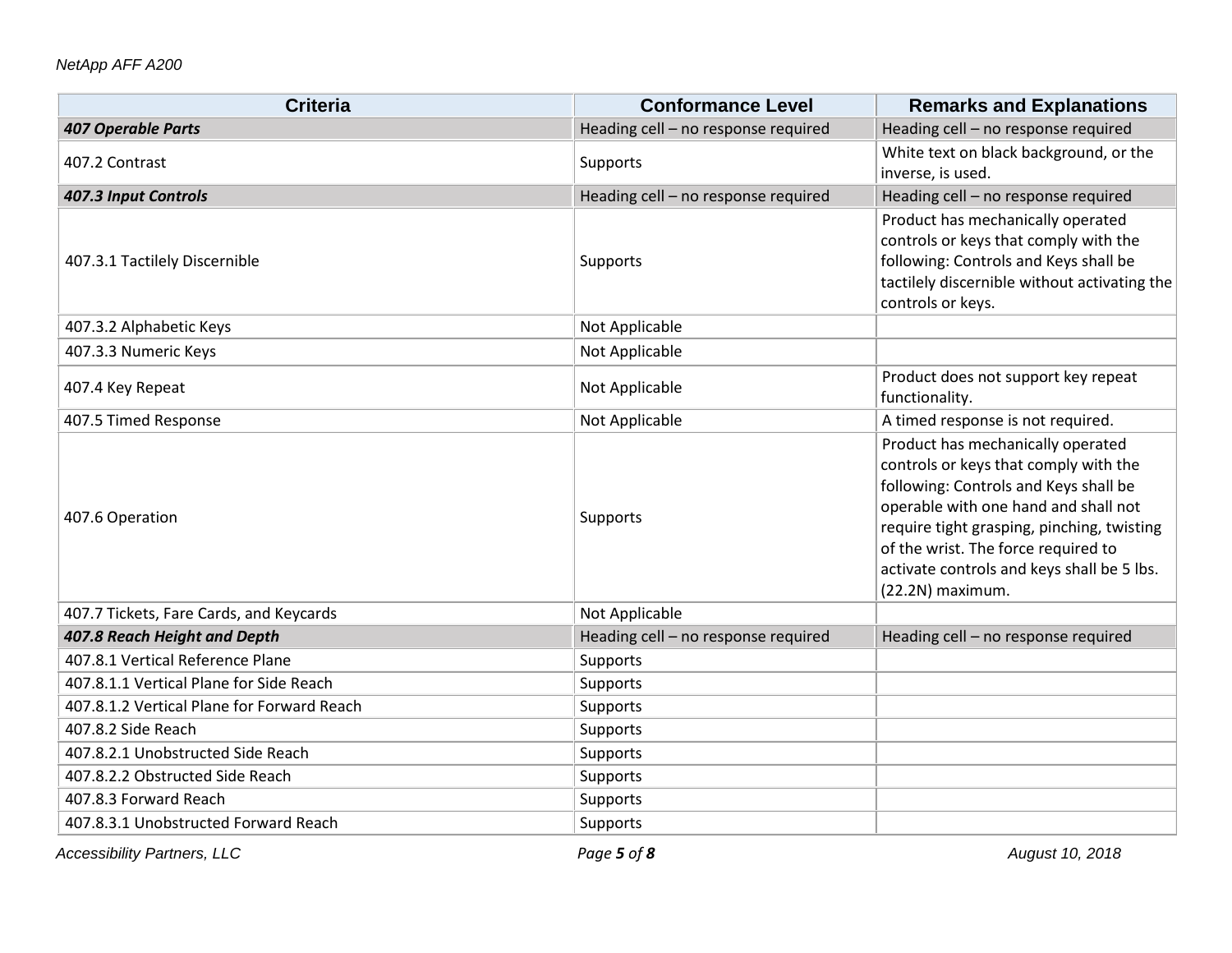#### *NetApp AFF A200*

| <b>Criteria</b>                                                           | <b>Conformance Level</b>            | <b>Remarks and Explanations</b>                                                                                                                   |
|---------------------------------------------------------------------------|-------------------------------------|---------------------------------------------------------------------------------------------------------------------------------------------------|
| 407.8.3.2 Obstructed Forward Reach                                        | Supports                            |                                                                                                                                                   |
| 407.8.3.2.1 Operable Part Height for ICT with Obstructed Forward Reach    | Supports                            |                                                                                                                                                   |
| 407.8.3.2.2 Knee and Toe Space under ICT with Obstructed Forward<br>Reach | Support                             |                                                                                                                                                   |
| <b>408 Display Screens</b>                                                | Heading cell - no response required | Heading cell - no response required                                                                                                               |
| 408.2 Visibility                                                          | Supports                            | Product is stationary. Height is dependent<br>on rack it is mounted on.                                                                           |
| 408.3 Flashing                                                            | Supports                            | Status LEDs either blink less than three<br>times per second or use less space in the<br>field of view permitted by W3C WCAG<br>2.0.              |
| <b>409 Status Indicators</b>                                              | Heading cell - no response required | Heading cell - no response required                                                                                                               |
| 409.1 General                                                             | Does not Support                    | Visual status indicators are not available<br>via touch or sound. Note: status<br>information is available remotely using<br>management software. |
| 410 Color Coding                                                          | Heading cell - no response required | Heading cell - no response required                                                                                                               |
| 410.1 General                                                             | Supports                            | Color is not used as the sole means of<br>conveying information.                                                                                  |
| 411 Audible Signals                                                       | Heading cell - no response required | Heading cell - no response required                                                                                                               |
| 411.1 General                                                             | Not Applicable                      | Audible signals or cues are not used.                                                                                                             |
| 412 ICT with Two-Way Voice Communication                                  | Heading cell - no response required | Heading cell - no response required                                                                                                               |
| 412.2 Volume Gain                                                         | Heading cell - no response required | Heading cell - no response required                                                                                                               |
| 412.2.1 Volume Gain for Wireline Telephones                               | Not Applicable                      | Product does not have two-way ICT<br>communication capabilities.                                                                                  |
| 412.2.2 Volume Gain for Non-Wireline ICT                                  | Not Applicable                      |                                                                                                                                                   |
| 412.3 Interference Reduction and Magnetic Coupling                        | Heading cell - no response required | Heading cell - no response required                                                                                                               |
| 412.3.1 Wireless Handsets                                                 | Not Applicable                      |                                                                                                                                                   |
| 412.3.2 Wireline Handsets                                                 | Not Applicable                      |                                                                                                                                                   |
| 412.4 Digital Encoding of Speech                                          | Not Applicable                      |                                                                                                                                                   |
| 412.5 Real-Time Text Functionality                                        | Reserved for future                 | Reserved for future                                                                                                                               |
| 412.6 Caller ID                                                           | Not Applicable                      |                                                                                                                                                   |

*Accessibility Partners, LLC Page 6 of 8 August 10, 2018*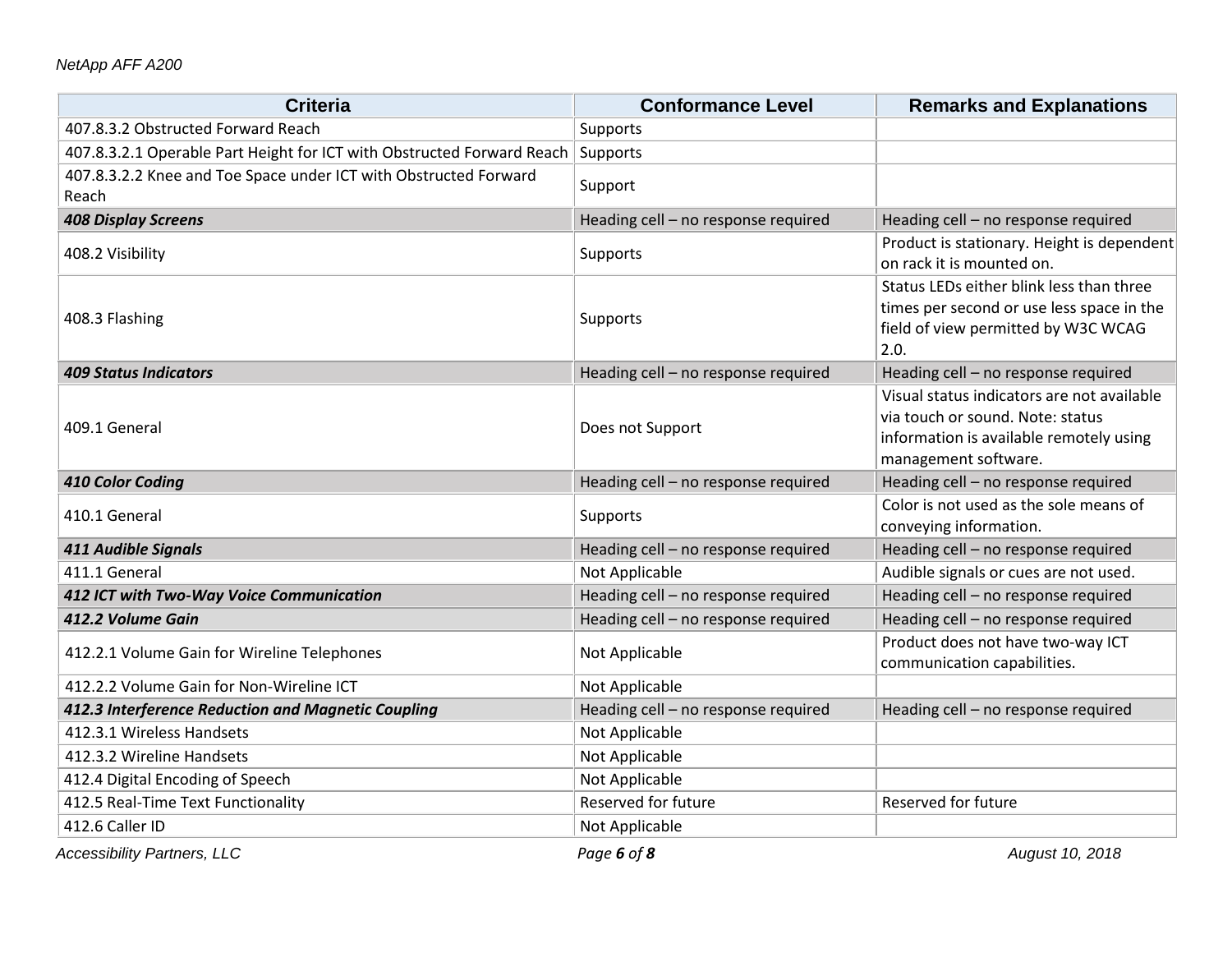| <b>Criteria</b>                                       | <b>Conformance Level</b>            | <b>Remarks and Explanations</b>     |
|-------------------------------------------------------|-------------------------------------|-------------------------------------|
| 412.7 Video Communication                             | Not Applicable                      |                                     |
| 412.8 Legacy TTY Support                              | Heading cell - no response required | Heading cell - no response required |
| 412.8.1 TTY Connectability                            | Not Applicable                      |                                     |
| 412.8.2 Voice and Hearing Carry Over                  | Not Applicable                      |                                     |
| 412.8.3 Signal Compatibility                          | Not Applicable                      |                                     |
| 412.8.4 Voice Mail and Other Messaging Systems        | Not Applicable                      |                                     |
| <b>413 Closed Caption Processing Technologies</b>     | Heading cell - no response required | Heading cell - no response required |
| 413.1.1 Decoding and Display of Closed Captions       | Not Applicable                      |                                     |
| 413.1.2 Pass-Through of Closed Caption Data           | Not Applicable                      |                                     |
| <b>414 Audio Description Processing Technologies</b>  | Heading cell - no response required | Heading cell - no response required |
| 414.1.1 Digital Television Tuners                     | Not Applicable                      |                                     |
| 414.1.2 Other ICT                                     | Not Applicable                      |                                     |
| 415 User Controls for Captions and Audio Descriptions | Heading cell - no response required | Heading cell - no response required |
| 415.1.1 Caption Controls                              | Not Applicable                      |                                     |
| 415.1.2 Audio Description Controls                    | Not Applicable                      |                                     |

### **Chapter 5: Software**

Notes: This product is not software and therefore this section is not applicable to the product.

## **Chapter 6: Support Documentation and Services**

| <b>Criteria</b>                                                           | <b>Conformance Level</b>            | <b>Remarks and Explanations</b>                                                     |
|---------------------------------------------------------------------------|-------------------------------------|-------------------------------------------------------------------------------------|
| 601.1 Scope                                                               | Heading cell - no response required | Heading cell - no response required                                                 |
| <b>602 Support Documentation</b>                                          | Heading cell - no response required | Heading cell - no response required                                                 |
| 602.2 Accessibility and Compatibility Features                            | Supports                            | The documentation is in electronic format and can<br>be converted to other formats. |
| 602.3 Electronic Support Documentation                                    | See WCAG 2.0 section                | See information in WCAG section                                                     |
| 602.4 Alternate Formats for Non-Electronic Support Documentation Supports |                                     | The documentation is in electronic format and can<br>be converted to other formats. |